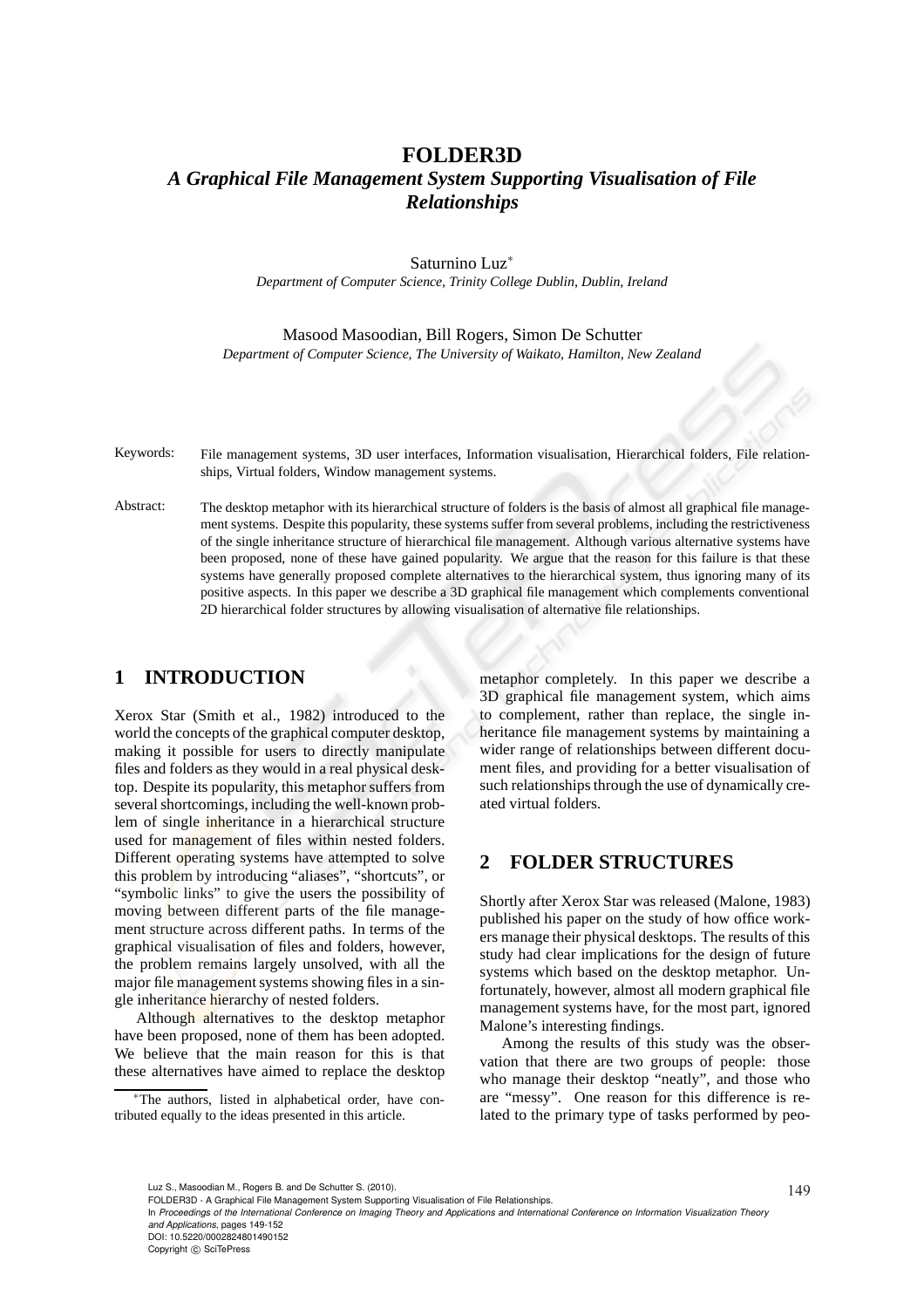ple, with some tasks requiring strict "filing" of documents while others rely on "piling" of documents in loosely defined groups. Piling of information on the desktop assists with the process of "reminding" and helps users manage the cognitively demanding task of categorising their files. Malone suggests that to improve the process of categorisation computer systems need to allow *multiple* classification as well as *deferred classification* of information.

Studies of people's file management habits on computers have identified similar problems with classifying information. For instance, (Nardi and Barreau, 1997) report that, in their studies, there was a preference for location-based search for files, people archived very little information, and the placement of files had a critical reminding function. However, (Fertig et al., 1996a) argue that the main reason for these findings was due to the limitations of the desktop metaphor itself. They argue that users may have different preferences when they "are provided with richer and more functional interaction environments."

A more comprehensive study by (Ravasio et al., 2004) showed that the users of systems based on the desktop metaphor find it impossible to "impose the same type of hierarchical structure on the screen as in the file system", and because of this they tend to use "the concepts of thematic proximity and document type to group the content on the desktop", which is then mainly used as temporary storage. (Ravasio et al., 2004) also point out that users view information from at least three different angles: (1) task oriented: focusing on task to be accomplished, (2) context oriented: focusing on other documents and tasks at hand, and (3) content oriented: focusing on the actual information contained in documents. The strict hierarchical folder structure is therefore clearly restrictive in that a file can only be placed in one folder, and as such, can only be viewed from one perspective.

Several attempts at improving this situation have been made. Lifestreams (Fertig et al., 1996b; Fertig et al., 1996a), for instance, replaces the spatial aspect of desktop, and acts like a diary of items which can be viewed across time. One important feature of Lifestreams is the support for different data views through "stream filters", which divide information into dynamically created sub-streams. Substreams are therefore a form of virtual file organisation in which, unlike a hierarchical folder structure, a file can be in different places. Lifestreams is similar to "semantic" systems, such as MIT's Semantic File System (Gifford et al., 1991). A different view of time-oriented file management is provided by Time2Hide (Lepouras et al., 2008) a system in which items that the user has not accessed for a while gradually fade on the desktop.

Systems which aim to enhance the spatial grouping of related items, such as Data Mountain (Robertson et al., 1998), are generally based on the "pile" metaphor (Mander et al., 1992). Piles are also used in Presto (Dourish et al., 1999), but Presto allows automatic grouping of items based on their attributes and provides a space called Vista (similar to a desktop) on which items can be placed in piles.

The problem with most of these prototypes, and other systems which allow organisation of information using a logical (Dourish et al., 1999), temporal (Fertig et al., 1996b; Fertig et al., 1996a), or spatial metaphor (Rekimoto, 1999a; Rekimoto, 1999b; Robertson et al., 1998), is that they propose radically alternative ways of organising information, as replacements for the hierarchical folder system, often without taking into account many of their benefits. A study by (Jones et al., 2005) has identified some of the positive aspects of folder hierarchies. According to this study folder hierarchies are more than just a means to re-access information, and they have information value in themselves. As well as organising files, folders also "represent an emerging understanding of the associated information items and their various relationship to one another." The results however also show that additional information, particularly those that are common across multiple folders, often have to be "squeezed" into tree hierarchies.

There is, therefore, a need for enhancing the capabilities of the folder structure by supporting relationships between files across multiple locations as well as facilitating the visualisation of such relationships.

## **3 VIRTUAL FOLDERS**

In general, relationships between files can be defined in terms of their *content* and their *context of use*. We are particularly interested in how content and contextual information can be used as the basis for better visualisation of file relationships, and as such, allow for more effective browsing of file groupings, while at the same time retaining the familiar nested folder tree hierarchy which can provide an effective means of traversing between folders (Golemati et al., 2008).

Although content information can be automatically extracted by the system, there are some limitations to doing this completely automatically. Any proposed content-based system should therefore allow an easy way of manually associating files based on their content. The folder system itself is one way of doing this, though only in a limited single inheritance hierarchy. In contrast, a dynamically generated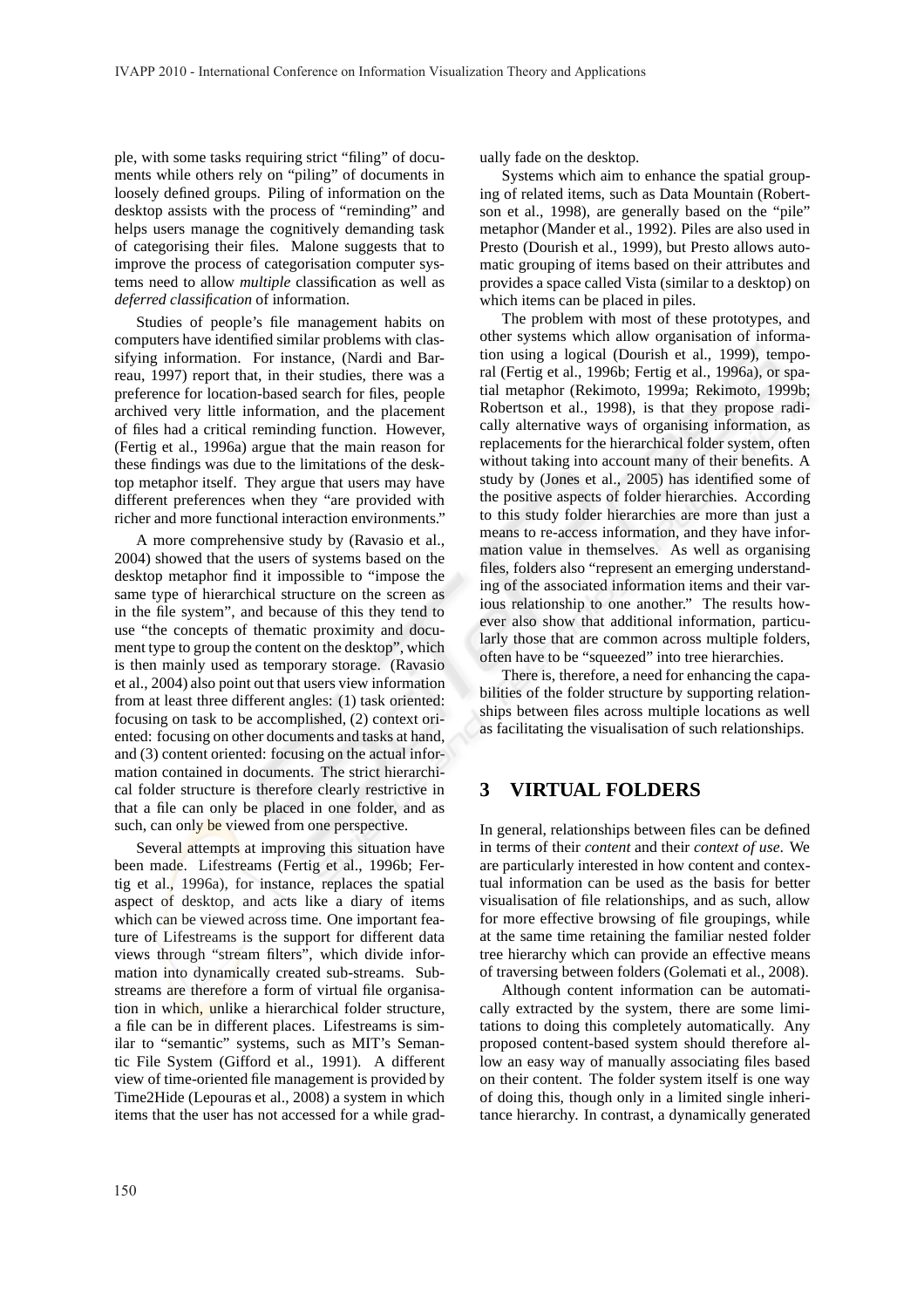virtual folder would allow creation of many different groupings of a single file within different categories.

Contextual information, on the other hand, can be extracted automatically much more easily. Examples of useful context information related to a file include links to other files created or accessed about the time that a particular file itself was created or accessed (Dourish et al., 2000). Once again, although physical folders are a means of placing contextually related files together, dynamically created virtual folders would allow creation of many different contexts for a single file depending on the users real-time activities, needs, or preference settings. Another way of enhancing the hierarchical folder structure is to use of the file attributes which are best recalled by computer users (e.g. file location, type, format, associated events, etc) and could aid file retrieval (Blanc-Brude and Scapin, 2007).

### **4 FOLDER3D PROTOTYPE**

In order to investigate the issues discussed in the previous sections, we have developed a prototype 3D graphical file management system, called FOLDER3D, which provides mechanisms for creating alternative grouping and visualisation of related files using the concept of virtual folders. FOLDER3D prototype is based on the *Looking Glass* 3D desktop environment (SUN Microsystems, 2009), and uses its window management infrastructure. Figure 1 shows a frontal view of the user interface with its 3D file management object containing four panels, which the user can rotate along the vertical and horizontal axes. All panels are equally interactive and display synchronised views of different components of the file system structure. The user can select and navigate across the folder hierarchy by selecting any icon on any of the panels. The front panel represents the user's current focus which can be either a folder which the user could further explore (causing the side panels to be simultaneously updated) or a file whose properties are displayed on the panel, as shown in Figure 1. The use of simulated perspective in FOLDER3D implements a distortion-oriented technique similar to the wellknown techniques of bifocal display and perspective wall (Leung and Apperley, 1994) which fits in naturally with the platform's 3D metaphor.

The interface object can be rotated arbitrarily (using the 3D manipulation primitives available in the platform) or flipped into pre-defined positions which highlight each of the different views supported by the browser through the "handles" provided, which are represented in the interface by the arrows on the bot-



Figure 1: Front view of FOLDER3D.

tom (left and right) and top of the panel.

Flipping the object to the left brings into focus the indented tree panel (left panel of Figure 1), which displays a traditional view of a folder structure as a hierarchy. From this viewpoint, the user can easily navigate the file system while at the same time maintaining a peripheral display of the details of any file selected during this navigation task.

The panel on the right-hand side of the selected file panel displays the icons corresponding to the files and folders situated on the same level as the selected file in the file system hierarchy. Navigation is also possible through this panel, following a standard "zoomable" interface interaction mode. However, it is more likely that the user will use it to inspect file properties, which are displayed on the left as the user moves the cursor over the file icons.

As the user navigates the file system, they might want to explore files which are related, either in terms of the content or context, to the file currently in focus. FOLDER3D supports the visualisation of related files on the virtual folder panel located at the top of the properties panel. As with the other panels, the related-files panel can be highlighted by rotation of the FOLDER3D object, as shown in Figure 2.



Figure 2: Top panel showing related files in a virtual folder.

In order to allow visualisation of related files, FOLDER3D defines a set of properties for each file in